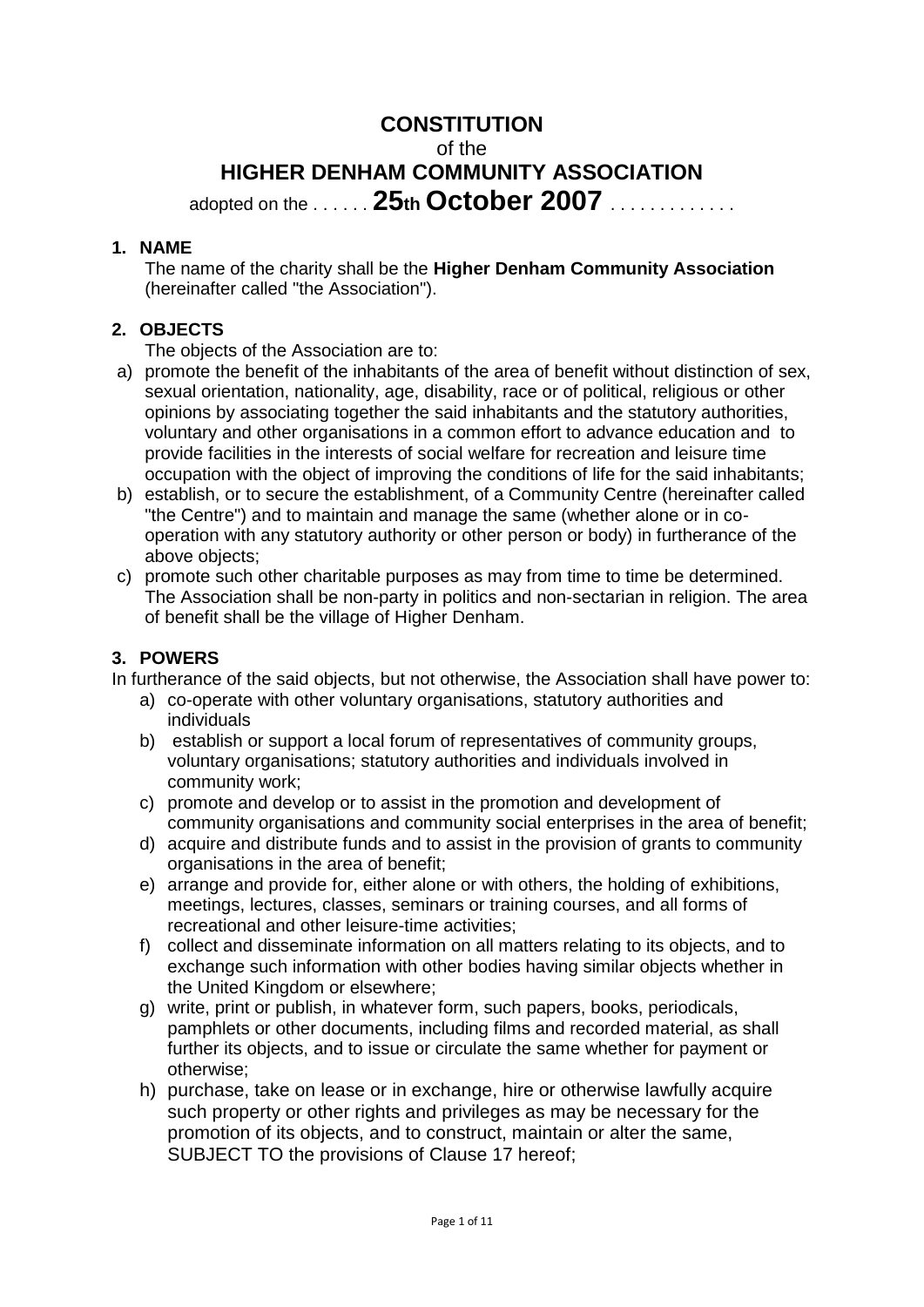- i) make regulations for the proper supervision, control and management of any property which may be so acquired;
- j) sell, let, dispose of or turn to account all or any of its property or assets SUBJECT TO such consents as may be required by law;
- k) raise funds and invite or receive donations and contributions, whether by subscription or otherwise, PROVIDED THAT the Association shall not undertake any substantial trading activities except as allowed under current charity law and shall take all reasonable steps to ensure that no trading income is liable to tax;
- l) support any charitable trusts, associations or institutions formed for all or any of the objects;
- m) receive money on deposit or loan or overdraft, in such manner as the Association may think fit, SUBJECT TO such consents or on such conditions as may be required by law;
- n) invest money not immediately required for its objects in or upon such investments, securities or property as the Association may think fit, SUBJECT NEVERTHELESS to such conditions (if any) as may for the time being be imposed by law;
- o) borrow money, and SUBJECT TO such consents as may be required by law, to charge all or any of the property of the Association with the repayment of money so borrowed;
- p) subject to clause 13 hereof, employ such persons as are necessary for the proper pursuit of the objects and make all reasonable and necessary provision for the payment of pensions and superannuation for staff and their dependants;
- q) remunerate any member of the Management Committee for services rendered to the Association PROVIDED THAT:
	- i. such member shall not be present at or take part in any discussions or decision relating to such remuneration;
	- ii. any decision to remunerate such member shall be taken unanimously by the other members present and voting at the meeting at which the decision is made;
	- iii. the other members are satisfied that the level of remuneration is reasonable and proper having regard to the services rendered by such members to the Association;
	- iv. the other members are satisfied that the services rendered to the Association are of special value to the Association having regard to such member's ability, qualifications, or experience and/or to the level of remuneration for which he/she has agreed to provide them;
	- v. the number of such members for the time being in receipt of remuneration shall not exceed a minority of members of the Management Committee.
- r) insure and arrange insurance cover and to indemnify its employees and voluntary workers from and against all such risks incurred in the course of the performance of their duties as may be thought fit;
- s) provide indemnity insurance for the members of the Management Committee (or any of them) out of the funds of the Association PROVIDED any such insurance shall not extend to any claim arising from any act or omission which the members of the Management Committee (or any of them) knew to be a breach of duty or breach of trust or which was committed by members of the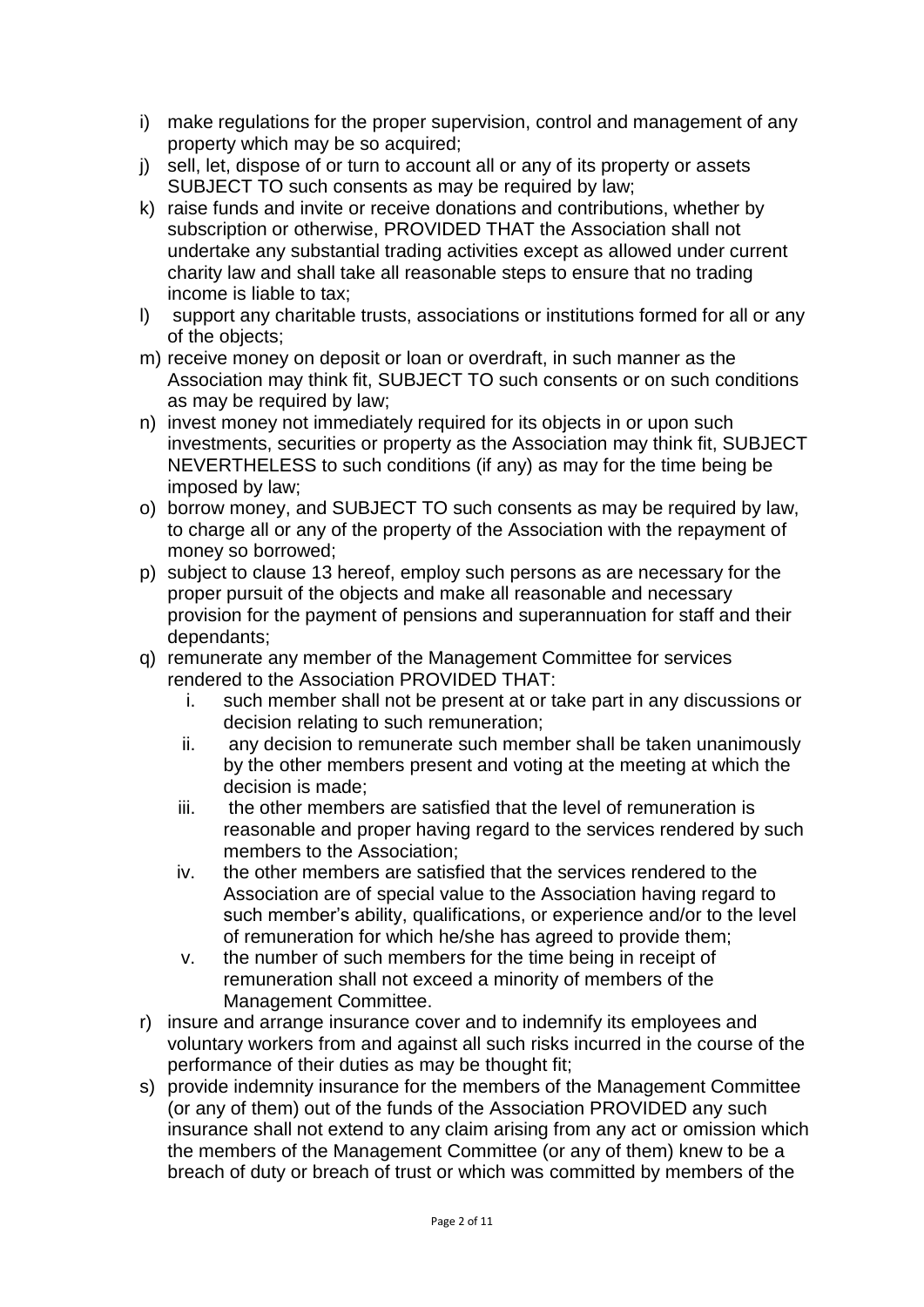Management Committee (or any of them) in reckless disregard of whether it was a breach of duty or breach of trust or not;

- t) affiliate to the National Federation of Community Organisations (Community Matters) and to any local federation or other organisations with similar charitable objects;
- u) do all such other lawful things as shall further the charitable objects of the Association.

### 4. **MEMBERSHIP**

- a) Membership shall be open, irrespective of sex, sexual orientation, nationality, age, disability and race or of political, religious or other opinions to:
	- i. individuals aged eighteen years or over who live within the area of benefit, who shall be known as Individual Members;
	- ii. individuals aged under eighteen years, who shall be known as Junior Members and who may be admitted to membership subject to such conditions as the Management Committee may decide. They shall have the power to elect two of their number to represent them, without the right to vote, at meetings of the Management Committee. Any Junior Member may attend General Meetings as observers but shall not have the right to vote.
	- iii. associations and organisations, whether corporate or unincorporated, (and including branches of national or international organisations) which operate solely or in part within the area of benefit, are voluntary or non-profitdistributing, and which wish to support the objects of the Association, which shall be known as Affiliated Groups;
- iv. the Statutory Authorities in whose administrative area the area of benefit lies.
- b) Each member organisation as set out in Clause 4 (a) (iii) and (iv) above and each Section established in accordance with Clause 6 below shall nominate one individual person being a member thereof to vote on its behalf at General Meetings of the Association; and may nominate an alternate being a member thereof to replace him/her at such meetings if the nominee is unable to attend. In the event of such individual person resigning or leaving the member organisation he or she shall forthwith cease to be the nominee thereof. The member organisation concerned shall have the right to nominate a replacement, informing the Secretary in writing.
- c) individual members admitted under Clause 4(a) (i) and Clause 4 (b) shall hereinafter referred to as 'members with power to vote'.
- d) The Committee shall keep a register of all its members and a record of any subscriptions paid.
- e) Only those individuals who are resident in Higher Denham shall have the power to vote at the Annual General Meeting.

#### 5. **SUBSCRIPTIONS**

Members shall pay such subscriptions as the Management Committee may from time to time determine.

#### **6. SECTIONS**

Groups of individuals, being Individual, Junior or Associate members, may, with the permission of the Management Committee, form themselves into Sections for the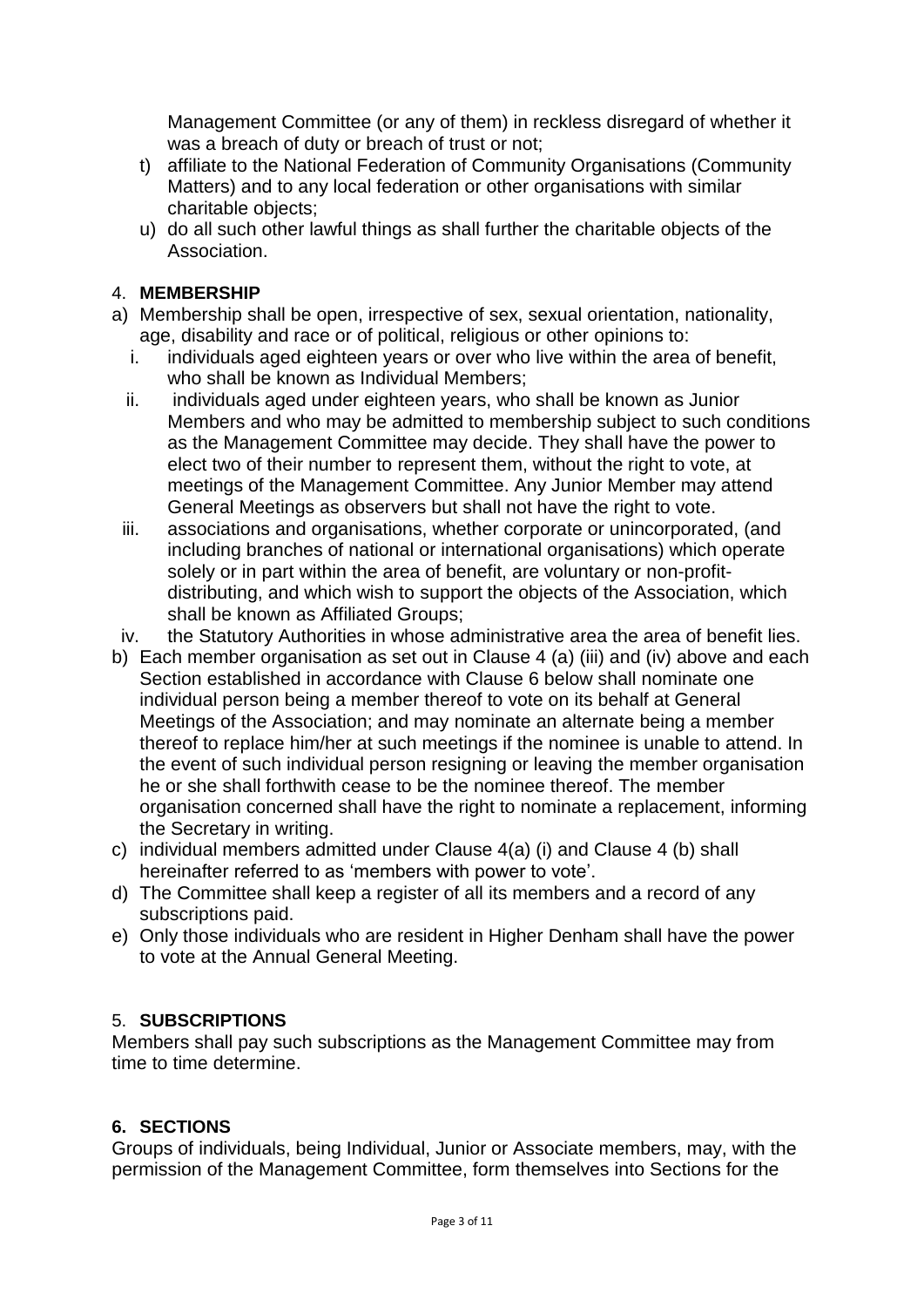furtherance of activities that support the objects of the Association. The following provisions apply to Sections:

- a) the Management Committee shall determine the terms of reference and functions of each such Section and the duration of its activities;
- b) no Section may disregard any instruction of the Management Committee or carry on any activity that may, in the Management Committee's opinion, conflict with the Association's objects, the Standing Orders or any decision made by the Management Committee;
- c) Sections may fundraise for their activities utilising, with the permission of the Management Committee, the charity registration number of the Association but all funds so raised or property acquired with such funds shall belong to the Association and, subject to Clause 6
- d) shall be paid to the Association immediately following receipt;
- e) Sections may hold such funds as shall be agreed from time to time with the Management Committee;
- f) Sections and members thereof shall have no power of management or control over any part of the Association's assets.

#### 7. **RESIGNATION AND TERMINATION OF MEMBERSHIP**

- a) Any member of the Association may resign his/her membership and any representative of a member organisation or Section may resign such position, by giving to the Secretary of the Association written notice to that effect.
- b) The Management Committee may, by resolution passed at a meeting thereof, terminate or suspend the membership of any member, if in its opinion, his/her conduct is prejudicial to the interests and objects of the Association, PROVIDED THAT the individual member or representative of the member organisation (as the case may be) shall have the right to be heard by the Management Committee before the final decision is made. There shall be a right of appeal to an independent arbitrator appointed by mutual agreement.

#### **8. GENERAL MEETINGS OF THE ASSOCIATION**

#### a) **Annual General Meetings:**

Once in each calendar year an Annual General Meeting of the Association shall be held at such time and place as the Management Committee shall determine, being not more than fifteen months after the adoption of this constitution and thereafter the holding of the preceding Annual General Meeting. The Secretary shall give at least twenty-one clear days notice of the Annual General Meeting individually to members and/or posted in a conspicuous place or places in the area of benefit and/or advertised in a newspaper circulating in the area of benefit.

The Chairman of the Management Committee shall be the chairman of the Annual General Meeting but if he or she is not present, before any business is transacted, the persons present shall appoint a chairman of the meeting.

The business of each Annual General Meeting shall be:

- i. to receive the Annual Report of the Management Committee, which shall incorporate the accounts of the Association referred to below, and give an account of the work of the Association and its activities during the preceding year;
- ii. to receive the accounts of the Association for the preceding financial year;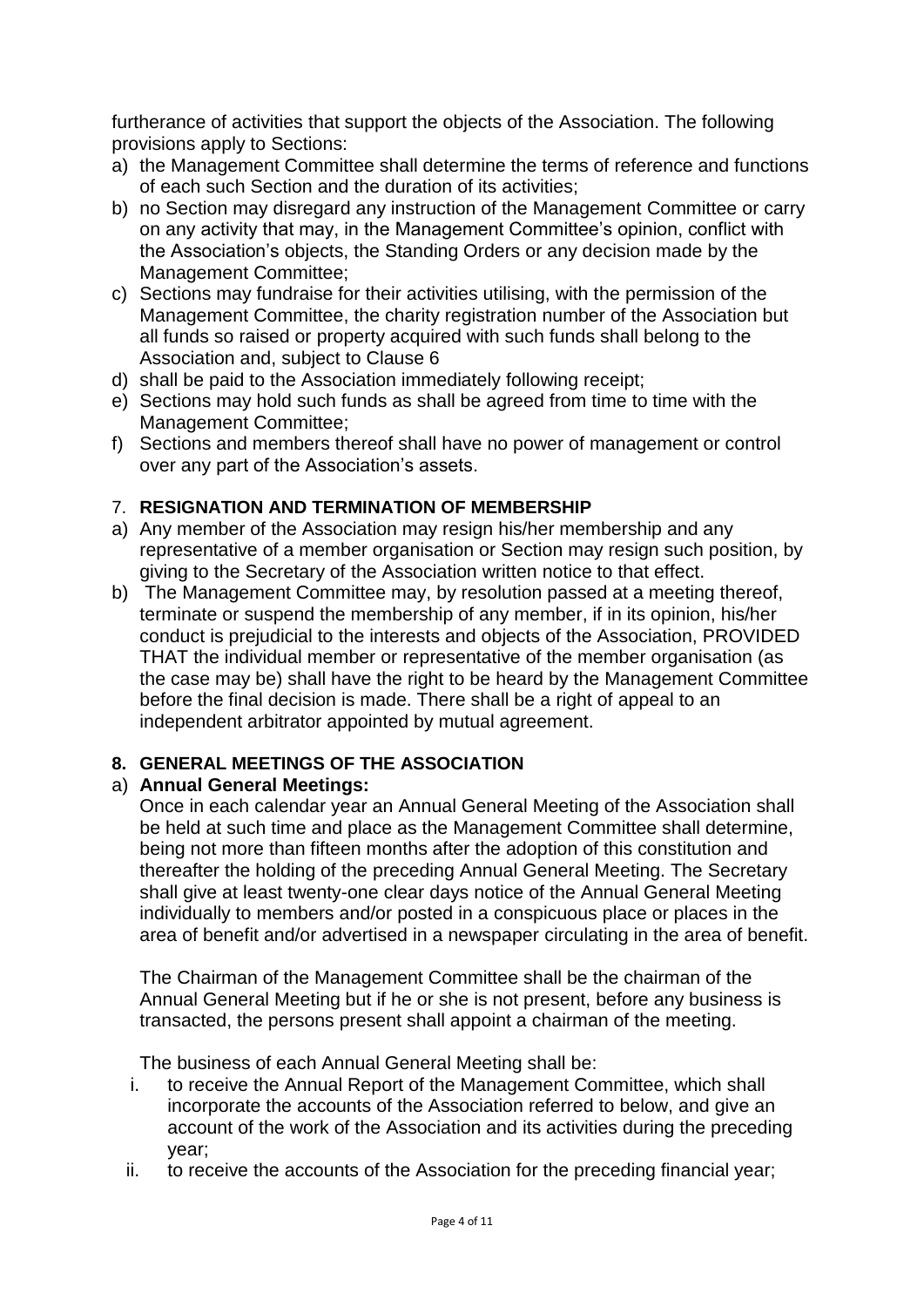- iii. to elect the Honorary Officers of the Association in accordance with Clause 9 hereof;
- iv. to elect members to serve on the Management Committee, in accordance with Clause 10 (a) (ii) hereof;
- v. to appoint one or more qualified auditors or independent examiners for the coming year to audit or examine the accounts of the Association in accordance with the Charities Act 1993(or any statutory modification or reenactment of that Act);
- vi. to consider any other business of which due notice has to be given.

# b) **Special General Meetings:**

The Chairman of the Management Committee may at any time at his/her discretion and the Secretary shall within twenty one days of receiving a written request so to do signed by not less than **20** members with power to vote and giving reasons for the request, call a Special General Meeting of the Association to consider the business specified on the notice of meeting and for no other purpose. The Secretary shall give at least fourteen clear days notice of the Special General Meeting individually to members and/or posted in a conspicuous place or places in the area of benefit and/or advertised in a newspaper

circulating in the area of benefit.

The Chairman of the Management Committee shall chair the Special Meeting. If both the Chairman and the Vice Chairman are absent from any meeting, the members present shall choose one of their number to chair the meeting before any other business is transacted.

- c) **Forum:**
	- i. In addition to Annual General Meetings the Management Committee shall convene at least one open meeting in each calendar year as a consultative forum of representatives of all groups/organisations/agencies which use the Centre or are active in the area of benefit (including non-member organisations) (hereinafter called "Stakeholders"). The Management Committee shall, except in the case of emergency, give not less than seven clear days notice of such open meeting to Stakeholders which notice shall be posted in a conspicuous place or places in the area of benefit and/or advertised in a newspaper circulating in the area of benefit;
	- ii. Stakeholders attending any such meeting shall constitute the forum ("Forum"). The Forum is the process by which Stakeholders may raise and discuss amongst themselves and members of the Association issues that affect the area of benefit and/or the running or use of the Centre. The Forum may also be used for the giving of a report from the Management Committee on policies and procedures connected with the use of the Centre and reports from Stakeholders. Any proposal arising from discussion at the meeting concerning the use of the Centre shall be referred to the next meeting of the Management Committee;
	- iii. The Chairman of the Management Committee shall normally chair the meeting but in his/her absence or if the Forum decides otherwise those present shall elect one of their number to take the chair.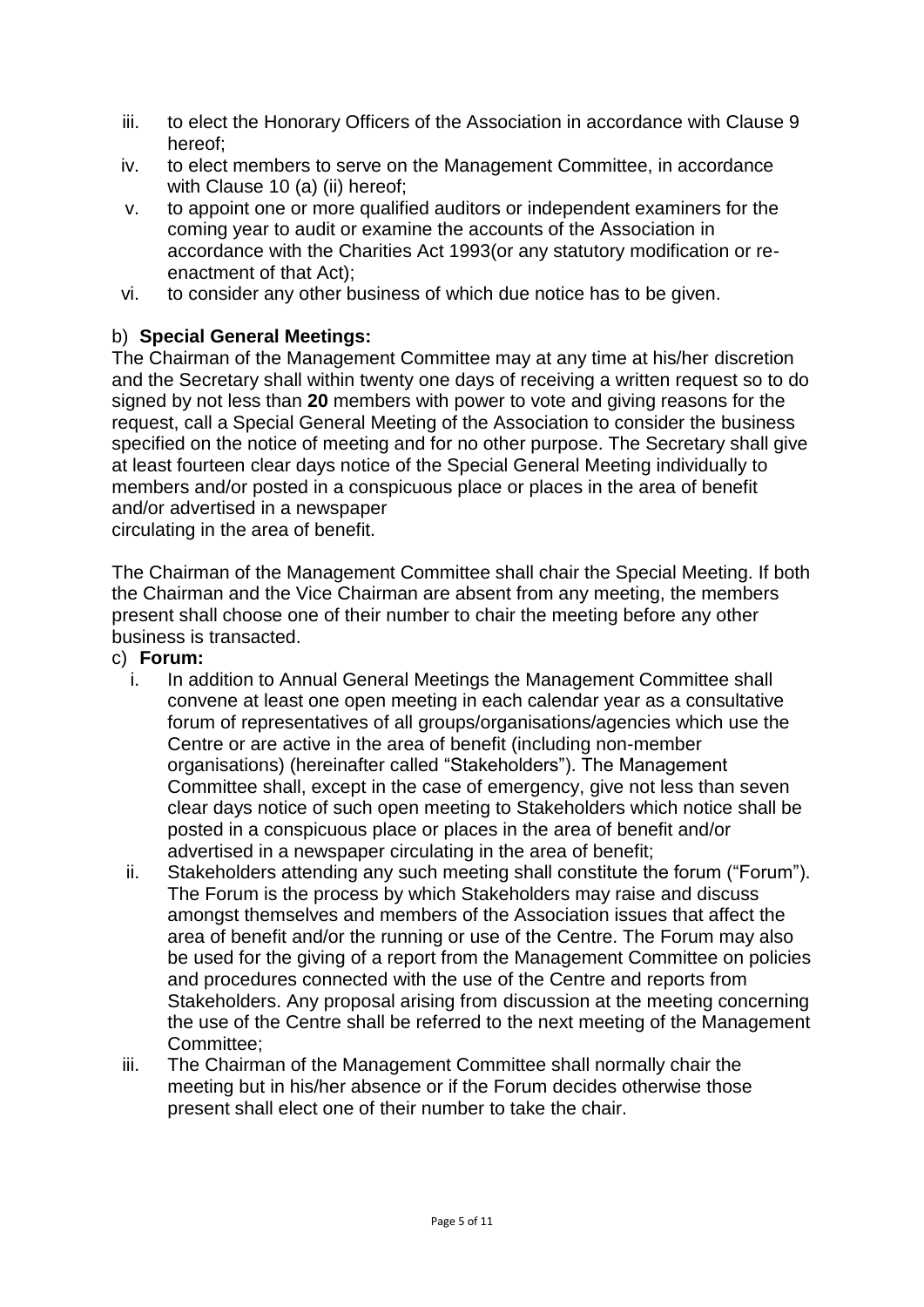#### **9. HONORARY OFFICERS**

- a) Only members of the Association aged eighteen years and over shall be eligible to serve as Honorary Officers.
- b) The members with the power to vote present at the Annual General Meeting shall elect a Treasurer and Secretary of the Association and such other Honorary Officers as the Association may from time to time decide who shall serve in their respective capacities as Honorary Officers of the Management Committee. Such Honorary Officers may be appointed as members of any subcommittee established in accordance with Clause 11 hereof.
- c) At its first meeting after the Annual General Meeting the Management Committee shall elect from among its members a Chairman and Vice Chairman. Such Honorary Officers may be appointed as members of any sub-committee established in accordance with Clause 11 hereof.
- d) An Honorary Officer shall cease to hold office if he/she notifies the Secretary of the Association in writing of his/her resignation.
- e) If a vacancy occurs by death, resignation or disqualification among the Honorary Officers of the Association, the Management Committee shall have the power to fill it from among its members.
- f) Subject to sub-clause (d) of this clause, all Honorary Officers shall hold office until the conclusion of the next Annual General Meeting of the Association and shall be eligible for re-election.

#### **10. THE MANAGEMENT COMMITTEE**

The policy and general management of the affairs of the Association shall be directed by the Management Committee which shall hold at least four ordinary meetings each year. A special meeting may be called at any time by the Chairman or by any two members of the management Committee upon not less than four clear days notice being given to the other members of the Management Committee of the matters to be discussed but if the matters include an appointment of a co-opted member then not less than twenty one clear days notice must be given. As the charity trustees, the Management Committee shall have power to enter into contracts for the purposes of the Association on behalf of all members and may exercise on behalf of the Association any or all of the powers enumerated in Clause 3 thereof.

- a. The Management Committee shall consist of:
	- i. the Honorary Officers elected under Clause 9 hereof;
	- ii. up to seven individuals elected by the members with the power to vote present at the Annual General Meeting;
	- iii. persons co-opted individually by the Management Committee who shall serve on the Management Committee until the conclusion of the next Annual General Meeting PROVIDED THAT the number of co-opted members shall not exceed one quarter of the total number of members elected and appointed to the Management Committee in accordance with the provisions of this subclause and enumerated above.
- b. The Chairman of the Management Committee shall chair meetings of the Management Committee. If both the Chairman and the Vice Chairman are absent from the meeting, the members present shall choose one of their number to chair the meeting before any other business is transacted.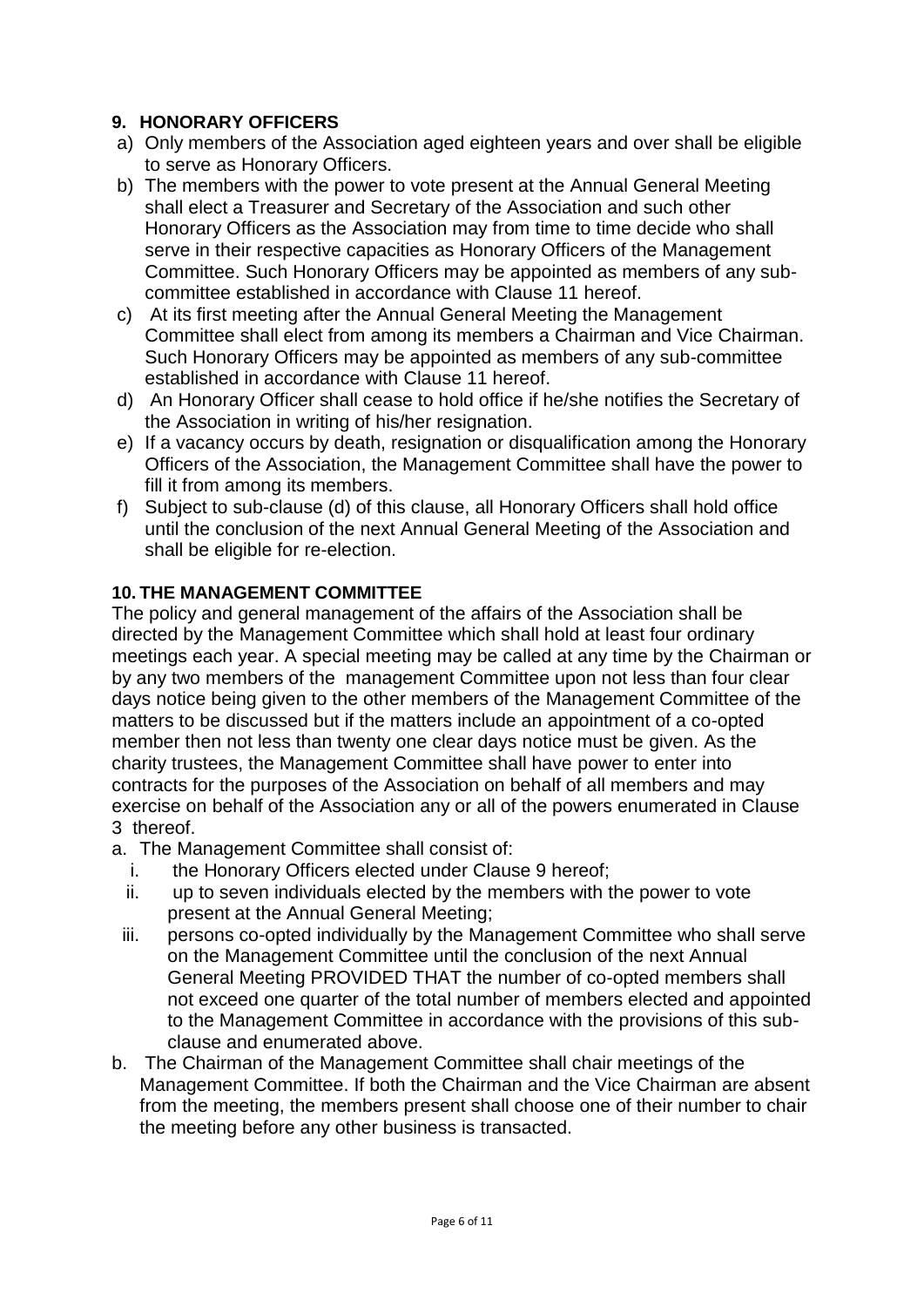- c. All members of the Management Committee shall retire from office at the conclusion of the Annual General Meeting next after the date at which they came into office but they may be re-elected or re-appointed.
- d. If casual vacancies occur among the elected members of the Management Committee it shall have power to fill these from among the members of the Association.
- e. The proceedings of the Management Committee shall not be invalidated by any failure to elect or any defect in the election, co-option or qualification of any member.
- f. A member of the Management Committee shall cease to hold office if he or she:
	- i. is disqualified from holding office by virtue of section 72 of the Charities Act 1993 (or any statutory modification or re-enactment of that provision) or
	- ii. becomes incapable by reason of mental disorder, illness or injury of managing his or her own affairs, or
	- iii. is absent without the permission of the Management Committee from all its meetings held within a period of six months and the Management Committee resolves that e/she shall cease to hold office, or
- iv. notifies the Management Committee in writing of his/her resignation (PROVIDED THAT at least three members of the Management Committee will remain in office when the notice of resignation is to take effect). The provisions of paragraphs (i) and (ii) of this sub-clause also apply to any individual holding trustee who may be appointed in accordance with Clause 17(a) below.
- g. Each member of the Management Committee, upon election or co-option to the Management Committee, shall receive a copy of the Association's constitution. No person shall be entitled to act as a member of the Management Committee, following election, re-election or co-option, until they have signed in the minute book of the Management Committee or otherwise a declaration of acceptance and willingness to act as a charity trustee of the Association.
- h. No persons under the age of eighteen shall be members of the Management Committee but such persons may be invited to attend meetings without the right to vote.

# **11. SUB-COMMITTEES**

The Management Committee may appoint one or more sub-committees for supervising or performing any activity or service. In each such case:-

- a) the Management Committee shall define the terms and reference of the subcommittee and may also determine its composition and the duration of its activities;
- b) all acts and proceedings of the sub-committees shall be reported as soon as possible to the Management Committee.

#### **12. MANAGEMENT COMMITTEE MEMBERS NOT TO BE PERSONALLY INTERESTED**

Except as provided in sub-clauses 3 (q) and 3 (s):

- a) no member of the Management Committee (otherwise than as a trustee for the Association) shall acquire any interest in property belonging to the Association;
- b) no member of the Management Committee (otherwise than as a member of the Management Committee) shall be interested in any contract entered into by the Management Committee;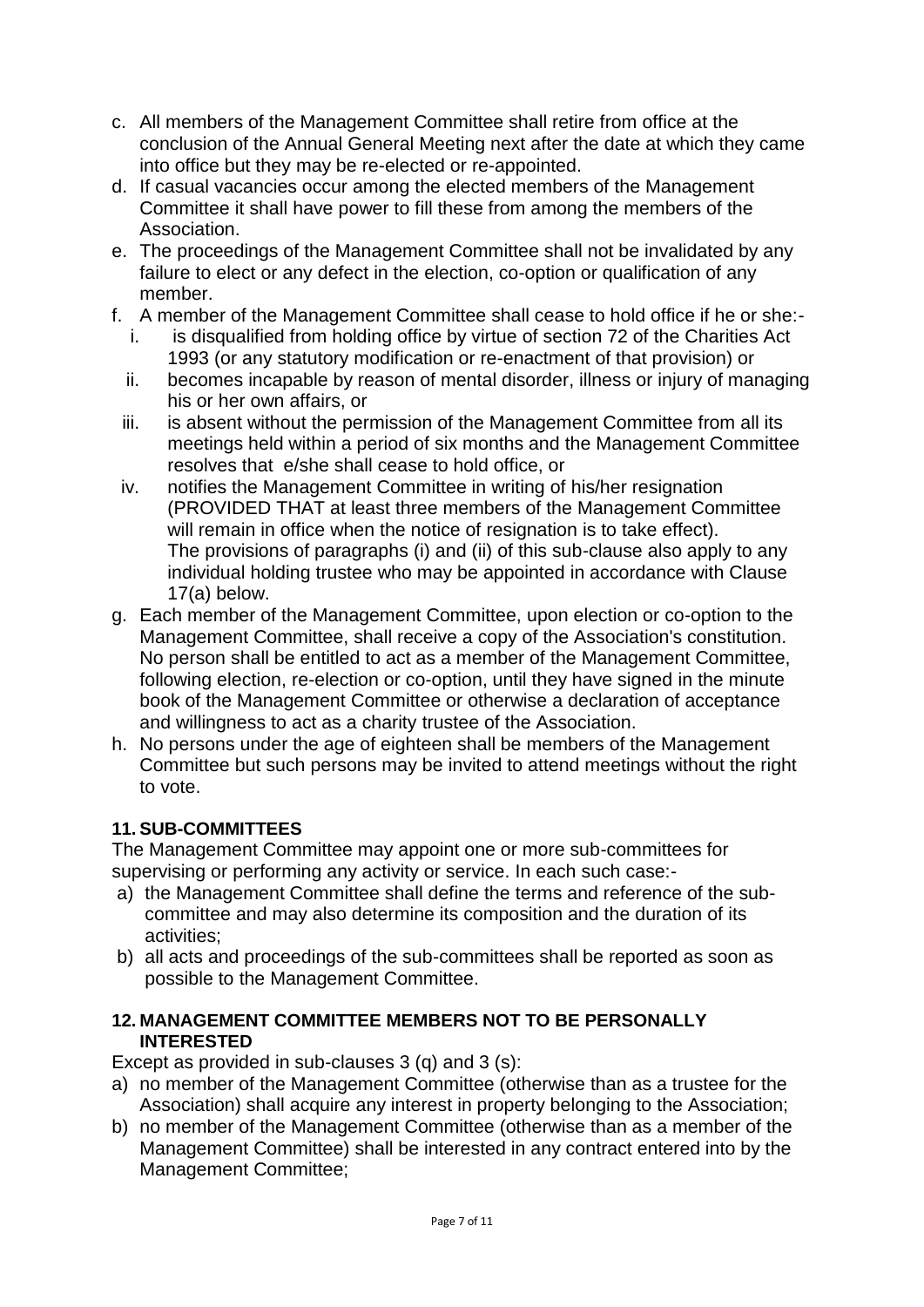c) no member of the Management Committee shall receive remuneration.

## **13. PAID EMPLOYEES**

- a) The Management Committee shall have the sole right in exercise of the power conferred by Clause 3 (p) hereof of appointing, dismissing, and determining the terms and conditions of service of all employees of the Association;
- b) An employee of the Association staff shall not be eligible to be a member of the Management Committee, any section committee or any sub-committee of the Association, but may be invited to attend such committees as a non-voting adviser.

#### **14. RULES OF PROCEDURE AT ALL MEETINGS**

#### a) **Voting:**

Subject to the provisions of Clause 22, all questions arising at a meeting of the Association, the Management Committee or one of its sub-committees shall be decided by a simple majority of those present and voting. Each member shall have one vote and in case of an equality of votes the chairman shall have a casting vote in addition to any other vote he or she may have.

- b) **Quorum**:
	- i. Committee Meetings: four members shall form a quorum at meetings of the Management Committee and sub-committees of the Association.
	- **ii.** General Meetings: twenty-five members with power to vote or one third of the members with power to vote, whichever is the less, shall form a quorum at General Meetings of the Association. In the event that no quorum is present at an Annual General Meeting of the Association, or the meeting has to be abandoned, the meeting shall stand adjourned and be reconvened fourteen days later, and those members with power to vote present at that meeting shall be deemed to form a quorum.

#### **c) Minutes:**

Signed minutes shall be kept by the Association and all its committees and the respective Secretary shall enter therein a record of all proceedings and resolutions.

# **15. STANDING ORDERS AND RULES FOR THE USE OF THE CENTRE**

The Management Committee shall have power to adopt and issue Standing Orders and/or Rules for the conduct of Association business and/or Rules for the use of the Centre. Such Standing Orders and Rules shall come into operation immediately, provided always that they shall be subject to review by the Annual General Meeting and shall be consistent with the provisions of this constitution.

#### **16. FINANCE**

- a) All money raised by or on behalf of the Association shall be applied to further the objects of the Association and for no other purpose, PROVIDED THAT nothing herein contained shall prevent the payment in good faith of reasonable and proper remuneration to any employee of the Association or the repayment of reasonable out-of-pocket expenses incurred on behalf of the Association by employees and volunteers.
- b) An account shall be opened in the name of the Association at such a bank or such other financial institution as the Management Committee shall from time to time decide. The Management Committee shall authorise in writing the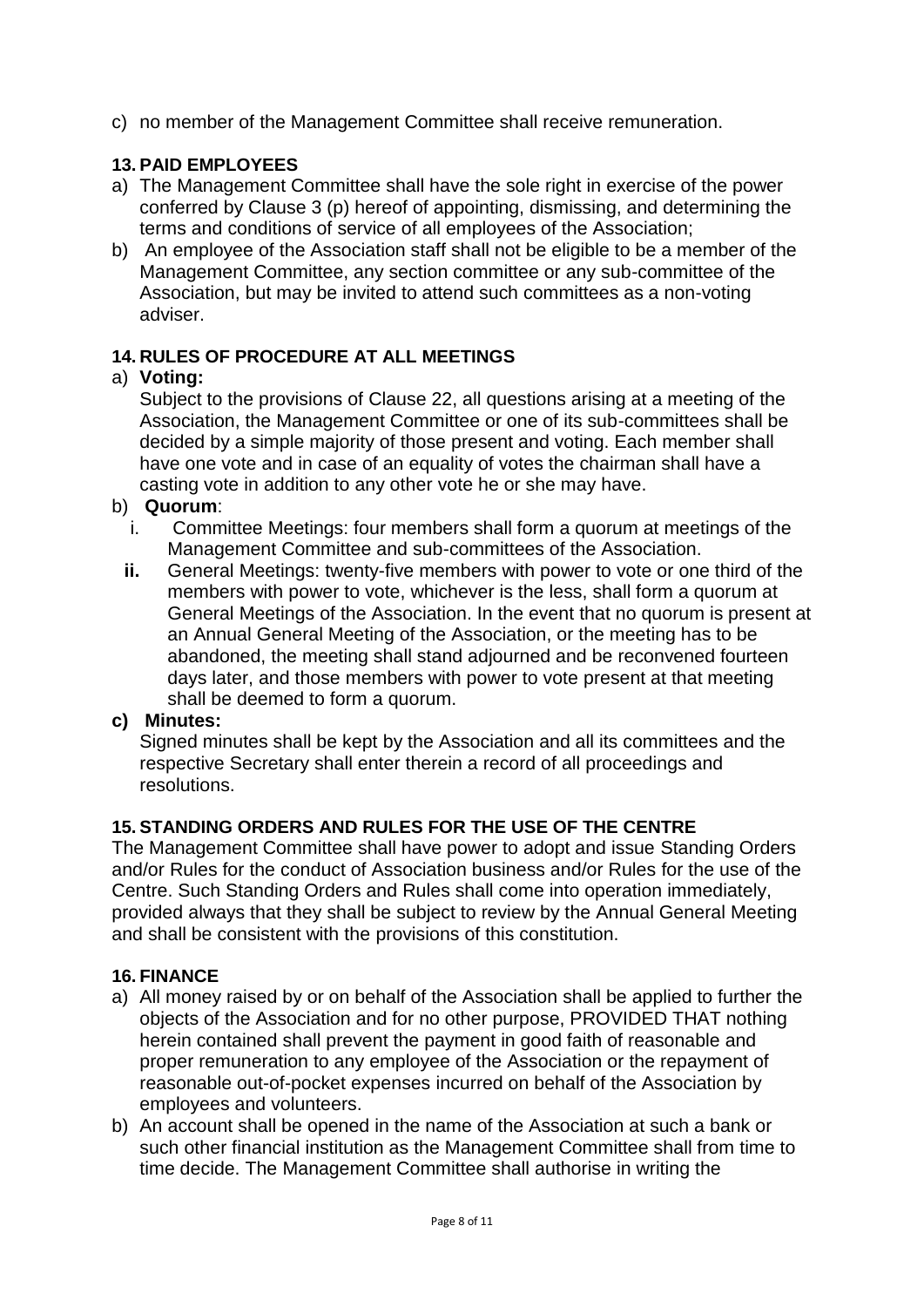Treasurer, the Secretary of the Association and two members of the Management Committee to sign cheques on behalf of the Association. All cheques must be signed by not less than two of the four authorised signatories.

c) The Honorary Treasurer shall keep proper accounts of the finances of the Association.

#### **17. TRUST PROPERTY**

#### a) **Land and Buildings**:

Subject to the provisions of sub-clause (b) of this clause, the Management Committee shall cause the title of all land (which is not vested in the Official Custodian for Charities) and all investments held by or in trust for the Association to be vested in either a corporation entitled to act as custodian trustee or in not less than three nor more than four named individuals (not being members of the Management Committee) appointed by the Management Committee as holding trustees. Holding trustees shall act in accordance with the lawful directions of the Management Committee. PROVIDED THAT they act only in accordance with such lawful directions, holding trustees shall not be liable for the acts and defaults of the members of the Management Committee. Holding trustees may be removed by the Management Committee at its pleasure and shall otherwise cease to hold office in accordance with the provisions of Clause 10(f) above.

#### **b) Investments**:

If a corporation entitled to act as custodian trustee has not been appointed to hold the property of the Association, the Management Committee may permit any investments held by or in trust for the Association to be held in the name of a clearing bank, trust corporation or any stockbroking company which is a members of the International Stock Exchange (or any subsidiary of any stockbroking company) as nominee for the Management Committee and may pay such nominee reasonable and proper remuneration for acting as such.

#### **18. ACCOUNTS**

The Management Committee shall comply with its obligations under the Charities Act 1993 (or any statutory modification or re-enactment of that Act) with respect to:

- a) The keeping of accounting records for the Association;
- b) the preparation of annual statements of the accounts for the Association;
- c) the auditing or independent examination of the statements of account of the Association;
- d) the transmission of the statements of accounts to the Charity Commission for England and Wales.

#### **19. ANNUAL REPORT AND RETURNS**

The Management Committee shall comply with its obligations under the Charities Act 1993 (or any statutory modification or re-enactment of that Act) with respect to the preparation of an annual report and an annual return and their transmission to the Charity Commissioners for England and Wales.

#### **20. LIABILITY AND INDEMNITY**

a) In the execution of the trusts hereof no member of the Management Committee shall be liable: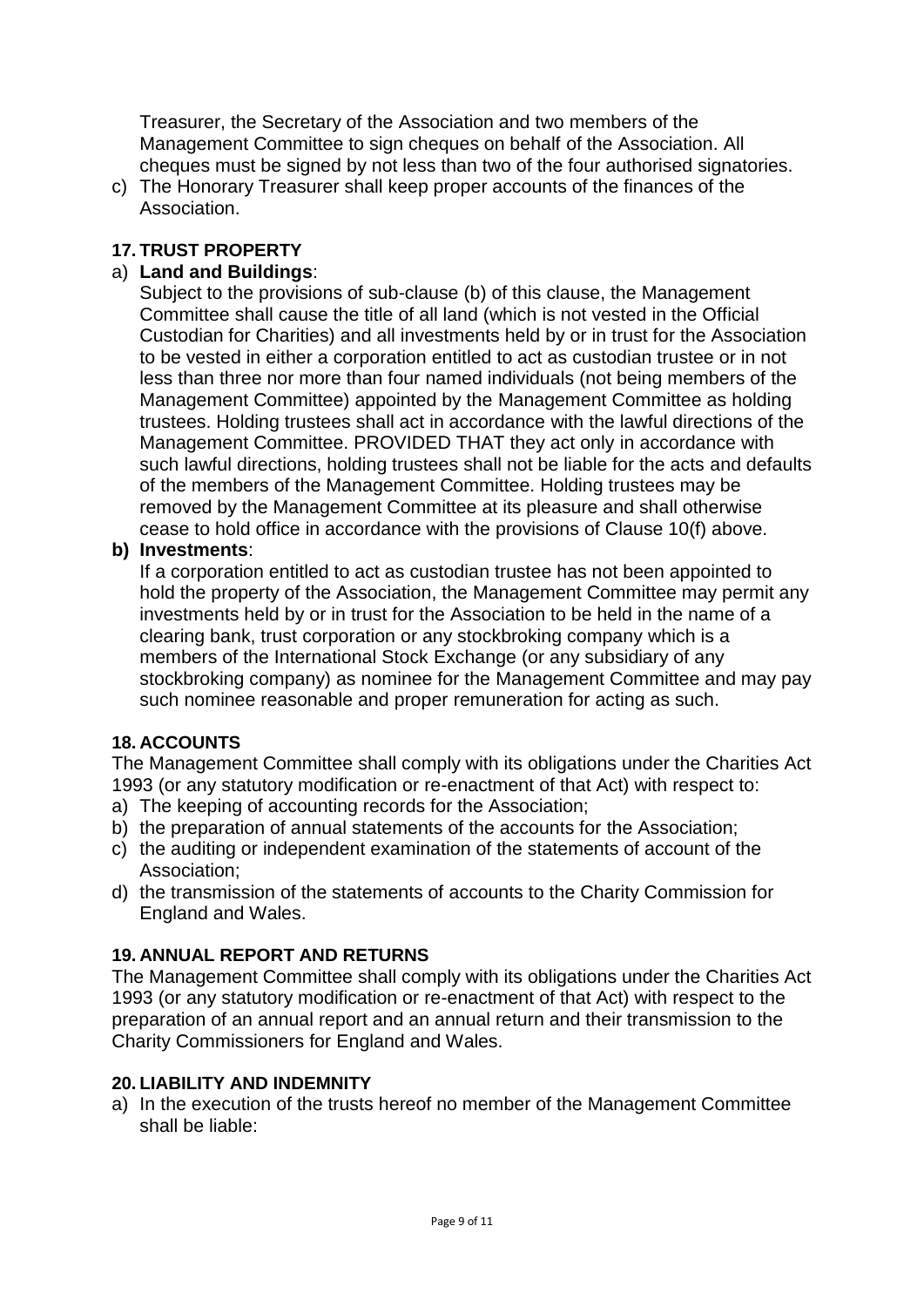- i. for any loss to the property of the Association by reason of any improper investment made in good faith (so long as he/she shall have sought professional advice before making such investment); or
- ii. for the negligence or fraud of any agent employed by him/her or by any other members of the Management Committee in good faith (provided reasonable supervision shall have been exercised); and
- iii. no member of the Management Committee shall be liable by reason of any mistake or omission made in good faith by any member of the Management Committee other than wilful and individual fraud, wrongdoing or wrongful omission on the part of the member who is sought to be made liable.
- b) Every member of the Management Committee and other officer, auditor or Independent Examiner of the Association shall be indemnified out of the assets of the Association against any liability incurred by him or her in that capacity in defending any proceedings, whether civil or criminal, in which judgement in given in his or her favour or in which he or she is acquitted or in connection with any application in which relief is granted to him or her by the court from liability for negligence, default, breach of duty or breach of trust in relation to the affairs of the Association.

#### **21. DISSOLUTION**

If the Management Committee by a simple majority decides at any time that on the ground of expense or otherwise it is necessary or advisable to dissolve the Association it shall call a meeting of all members with power to vote and of the inhabitants of the area of benefit of the age of eighteen years and upwards of which meeting not less than twenty one clear days notice (stating the terms of the resolution to be proposed thereat) shall be posted in a conspicuous place or places in the area of benefit and advertised in a newspaper circulating in the area of benefit and given in writing to the Director of the National Federation of Community Organisations (Community Matters). If such decision shall be confirmed by a simple majority vote of those present at such meeting the Management Committee shall have power to dispose of any assets held by or in the name of the Association.

Any assets remaining after the satisfaction of any proper debts and liabilities shall be transferred to any charity or charities with similar charitable purposes to those of the Association to be used for the benefit of the inhabitants of the area of benefit as the Management Committee may decide subject to the prior approval in writing of the Charity Commission for England and Wales, or other authority having charitable jurisdiction. The Management Committee shall notify the Charity Commission promptly of the decision to dissolve the Association and, if obliged to do so, send to it a copy of the Association's final accounts.

#### **22. ALTERATIONS TO THE CONSTITUTION**

Any proposal to alter this constitution must be delivered in writing to the Secretary of the Association not less than twenty eight days before the date of the meeting at which it is first to be considered. Any alteration will require the approval of both:

- a) a simple majority of members of the Management Committee present and voting at a Management Committee meeting.
- b) a two-thirds majority of members with power to vote present and voting at a General Meeting.